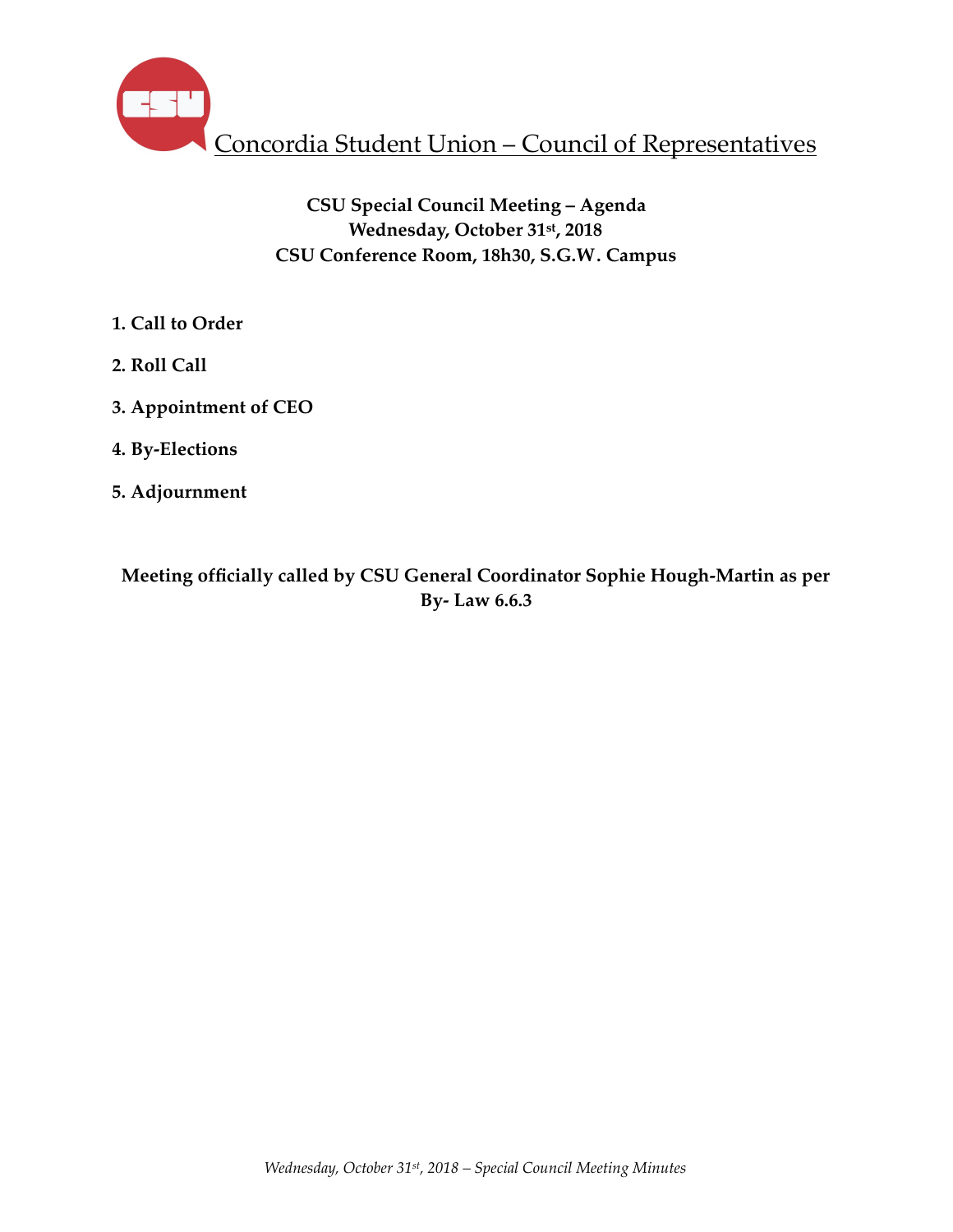

# **CSU Special Council Meeting – Minutes Tuesday, October 2nd, 2018 CSU Conference Room, 18h30, S.G.W. Campus**

# **1. CALL TO ORDER**

**Margot Berner** moves to call the meeting to order. Seconded by **Rowan Gaudet.** 

## **2. ROLL CALL**

Council Chairperson: *Caitlin Robinson (Sophie Hough-Martin interim)* Council Minute Keeper (Interim): *Camille Thompson-Marchand* 

Executives present for the meeting were *Akira De Carlos* (Sustainability Coordinator), Sophie Hough-*Martin* (General Coordinator), *Mikaela Clark-Gardner* (Internal & Clubs Coordinator), *John Hutton* (Finance Coordinator), *Michele Sandiford* (Student Life Coordinator), *Alexis Searcy* (Loyola Coordinator), *Princess Somefun*  (Internal & Clubs Coordinator) and *Camille Thompson-Marchand*  (External & Mobilization Coordinator).

Councillors present for the duration of the meeting were *Sophie Beauchamp-Lizotte (Arts & Science)*, *Margot Berner* (Arts & Science), *Rowan Gaudet* (Arts & Science), *Marlène Iradakunda* (Arts & Science), *Christopher Kalafi7dis (Arts & Science)*, *Paige Keleher (Arts & Science)*, *Caleb Owusu-Acheaw* (Arts & Science), *Patrick Quinn* (Arts & Science) and *Peter Zhuang* (Fine Arts).

Councillors absent for the duration of the meeting were *Jad Faraj Abi Semaan* (Arts & Science), *Daniel Abrams*  (JMSB), *Bara Abuhamed* (ENCS), *Rory Blaisdell (JMSB), Samantha Candido (Arts & Science), David Ferraria* (ENCS), *Jarrad Haas* (Fine Arts), *Sami Al-Hanbali (Arts & Science), James Hanna* (ENCS), *Abdellah Taleki* (ENCS), *Sally Younis* (ENCS) and *Zoe Zeitouni (Arts & Science)*. 

**Margot Berner** moves to appoint **Sophie Hough-Martin** as interim Chairperson. Seconded by **Caleb Owusu-Acheaw**. 

*Motion carries via unanimous consent.* 

**Margot Berner** motions to appoint **Camille Thompson-Marchand** as interim Minute-Keeper. Seconded by **Peter Zhuang**. 

*Motion carries via unanimous consent.* 

## **3. APPOINTMENT OF CEO**

**Caleb Owusu-Acheaw** moves to enter closed session. Seconded by Margot Berner.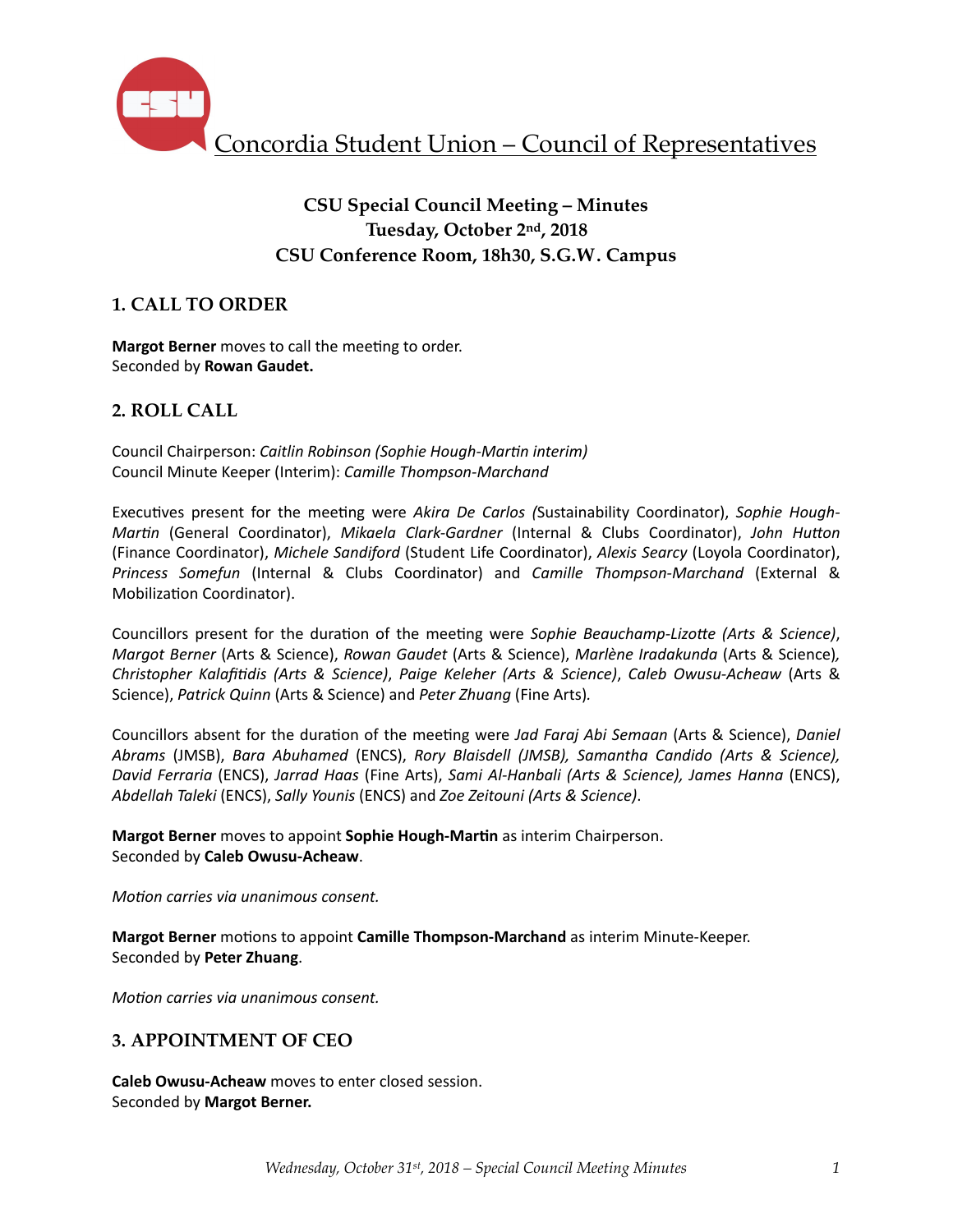

Concordia Student Union – Council of Representatives

#### *Motion carries via unanimous consent.*

*Caitlin Robinson arrives and takes the position of Chair.* 

*Viktoriya Kadzhiyeva is appointed as the CSU's Chief Electoral Officer.* 

**Margot Berner** moves to enter open session. Seconded by Caleb Owusu-Acheaw.

*Motion carries via unanimous consent.* 

#### **4. BY-ELECTIONS**

#### **Sophie Hough-Martin:**

WHEREAS Standing Regulation 245 (from nov 2017) stipulates that, in accordance with the By-Laws, the by-elections "shall be held such that the polling period ends on the second-last Thursday of November," when "(a) more than one fourth of Council seats are vacant;"

WHEREAS one fourth of council seats is 8 and there are currently 8 vacant Council seats;

WHEREAS Council only hired a CEO on October 31st, 2018 at a Special Council Meeting;

WHEREAS the late hiring left no time for the CEO to prepare for the by-elections to be held within the stipulated deadlines in the Standing Regulations;

BE IT RESOLVED that, notwithstanding Standing Regulation 290 (from nov 2017), the announcements of By-Elections occur at the latest by 2 November, 2018;

BE IT FURTHER RESOLVED THAT, notwithstanding Standing Regulation 296 (from nov 2017), nomination period begins on Monday, November 5th, 2018 and end on Friday, November 16th, 2018 at 9 p.m.;

BE IT FURTHER RESOLVED THAT, notwithstanding Standing Regulation 314(from nov 2017), the campaign period begins on Monday, November 19th, 2018 and end on Monday, November 26th, 2018 at 9 p.m.;

BE IT FURTHER RESOLVED THAT, notwithstanding Standing Regulation 245(from nov 2017), the polling period begins on Tuesday, November 27th, 2018 at 8 a.m. and end on Thursday, November 29th, 2018, at 9 p.m.

BE IT FURTHER RESOLVED THAT there is 1 seat open for Arts & Science students, 5 seats open for JMSB, 2 seats open for ENCS, 1 seat open for Fine Arts, and 2 seats open to Independent Students.

Seconded by Patrick Quinn.

**Rowan Gaudet:** Do we have the authority to open seats for the elections?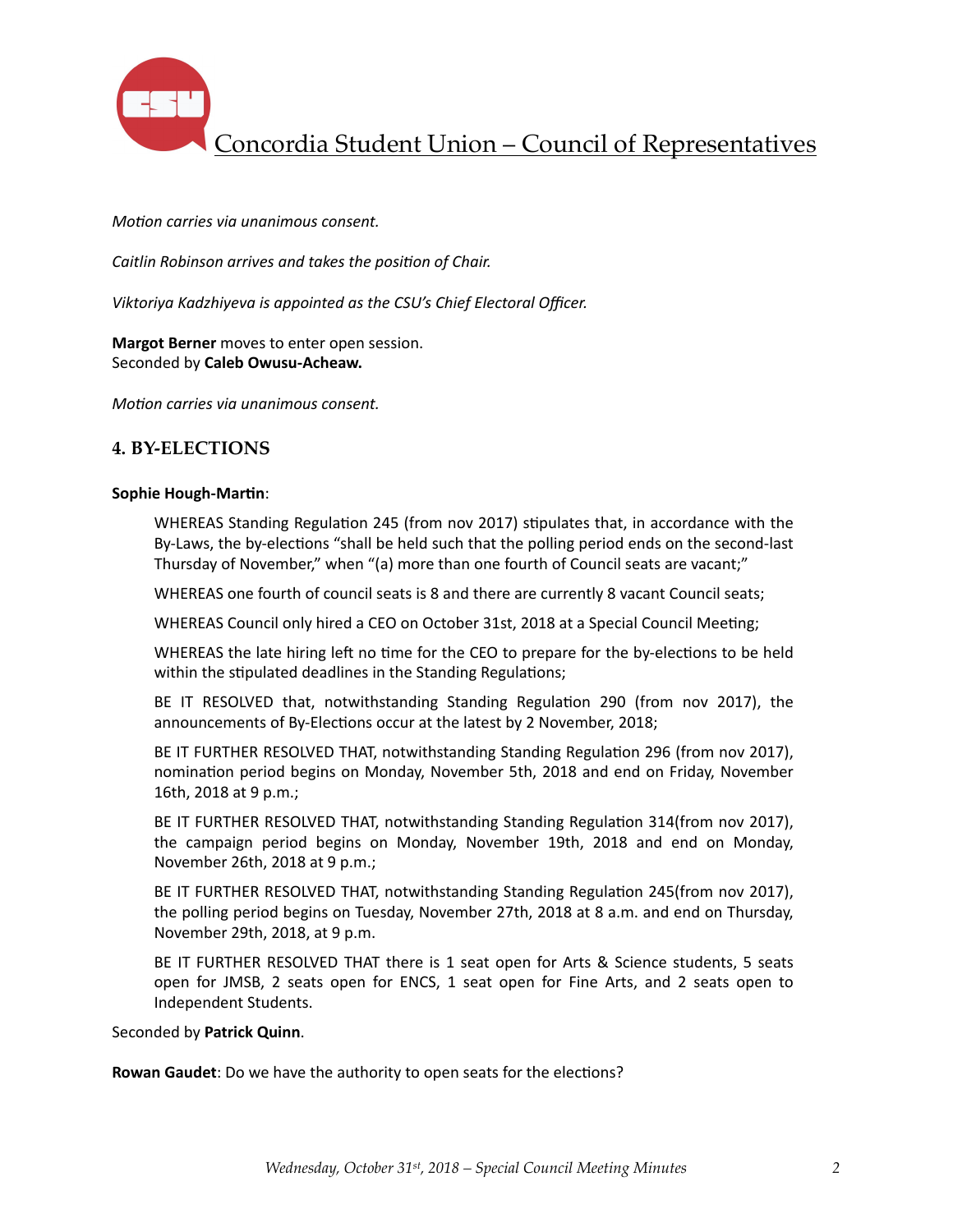

Concordia Student Union – Council of Representatives

**Chairperson**: We are filling the amount, not changing the amount, so yes.

**Rowan Gaudet:** Specifically on the Fine Arts.

**Peter Zhuang**: I am still unsure so I am going to keep my seat until the end.

**Sophie Beauchamp-Lizotte:** What if both Jarrad and Peter stay? Does that mean there would be four (4) seats? 

**Sophie Hough-Martin: Yes.** 

**Caleb Owusu-Acheaw**: When people run for Council, do they intend to stay for the whole year?

**Chairperson:** There is nothing about intent in the Standing Regulations.

**Christopher Kalafatidis:** Are we able to open a Fine Arts seat?

**Chairperson**: No, but Council chooses how many representatives are appointed per faculty. It is based on the membership.

**Christopher Kalafatidis**: So that means that one (1) or two (2) Fine Arts seats are open?

**Sophie Hough-Martin:** One (1).

**Paige Keleher:** Are we talking about the seat of **Peter**?

**Sophie Hough-Martin: No.** 

**VOTE**  For: 9 Opposed: 0 Abstentions: 0

*Motion carries.* 

**Rowan Gaudet** motions to approve the minutes of closed session. Seconded by **Margot Berner.** 

*Motion carries via unanimous consent.* 

#### **5. ADJOURNMENT**

**Sophie Beauchamp-Lizotte** moves to adjourn. Seconded by **Paige Keleher**.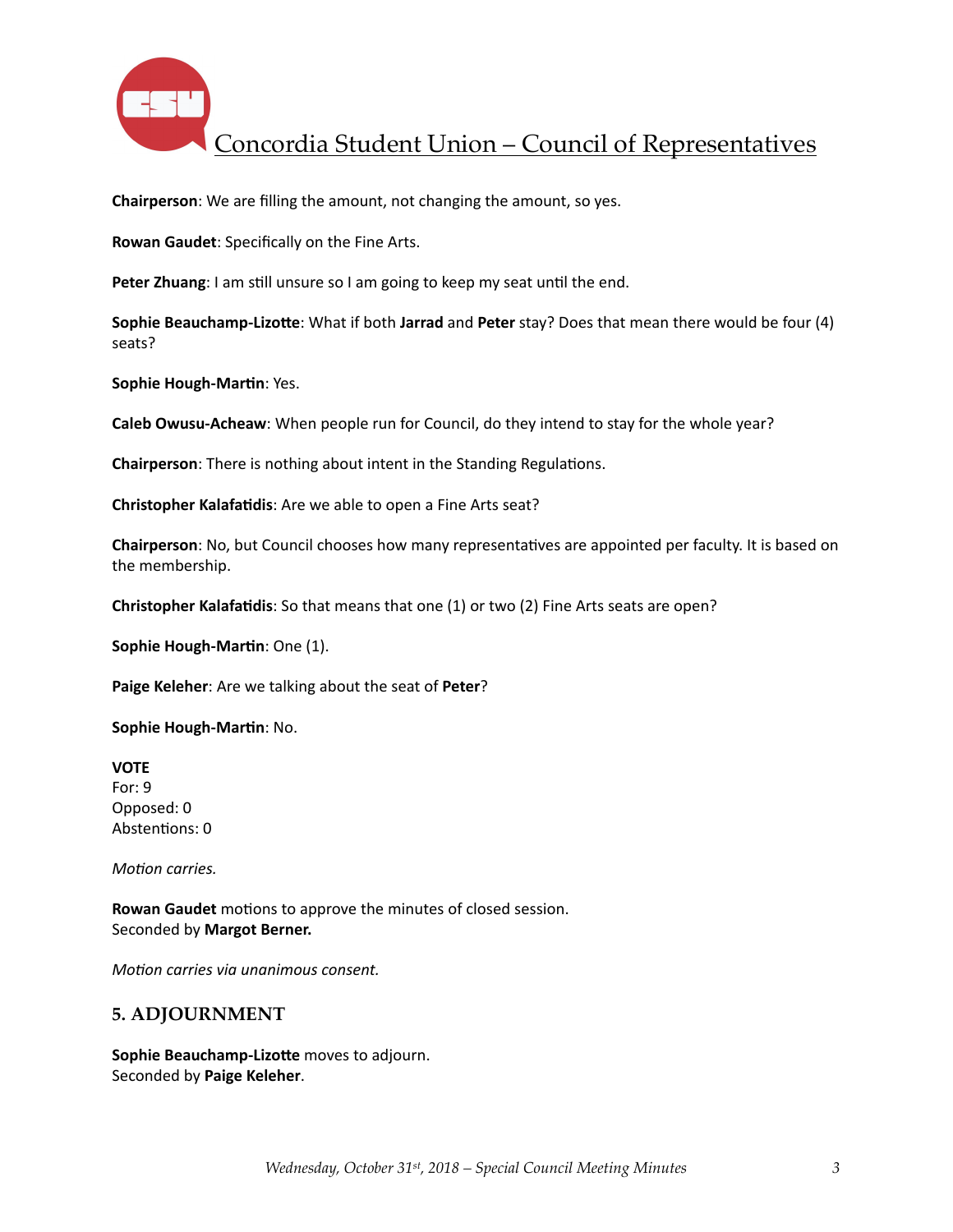

*Motion carries via unanimous consent.* 

*Meeting is adjourned.*